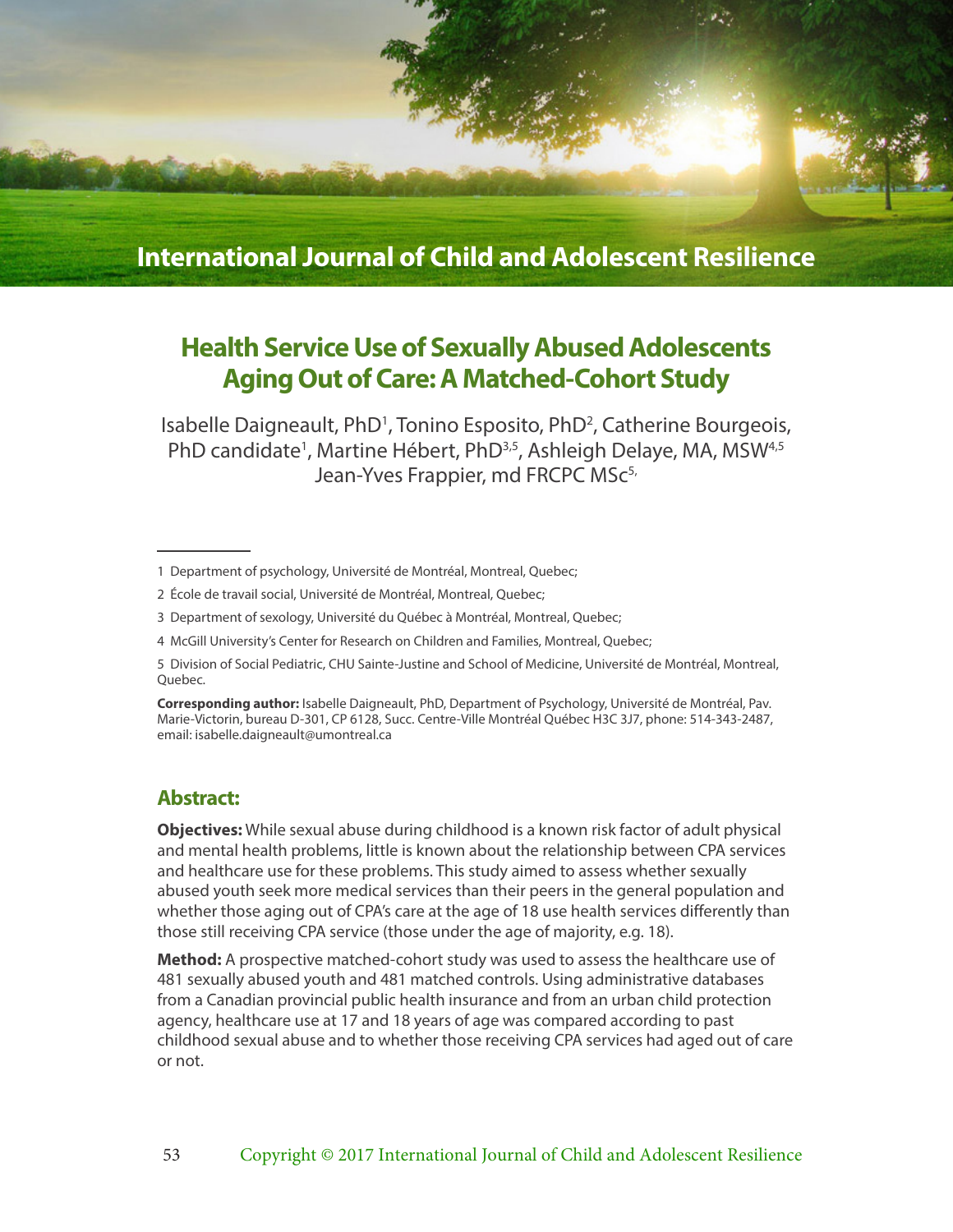**Results:** Results revealed that sexually abused youth were 5 times and 1.6 times more likely to use in- and outpatient services for a mental health and physical health problem, respectively, than youth from the general population. Furthermore, adolescents' healthcare use for mental health problems remained the same at 17 and 18 years of age, regardless of age at CPA service termination, while healthcare use for physical health problems increased at 18 years of age when compared to 17 when aging out of care only.

**Conclusion and Implications:** These results suggest that offering CPA services beyond 18 years of age could help sexually abused youth transitioning out of care, and who exhibit more physical health problems, make this transition more easily or with more resources.

# **Financial Disclosure:**

The authors have no financial relationships relevant to this article to disclose.

# **Funding Source:**

This study was funded by a grant to Dr. Daigneault from Quebec's ministry of Justice (no. 126489). The ministry had no implication in study design, collection, analysis and interpretation of data, nor in the writing or decision to submit the article for publication.

# **Conflict of Interest:**

The authors have no conflicts of interest to disclose.

# **Keywords:**

Childhood sexual abuse, transition to adulthood, physical health, mental health

# **Introduction**

It has been well established that sexual abuse during childhood and adolescence is associated with a variety of adverse consequences with regards to short and long-term mental health (Chen et al., 2010; Maniglio, 2009; Tyler, 2002). A growing number of studies suggest that being exposed to sexual abuse during childhood is also associated with an increased risk for physical health problems in adulthood (Irish, Kobayashi, & Delahanty, 2010; Ratnani et al., 2016). Physical health problems such as pain, inflammation, and autoimmune disorders (e.g. migraine, Crohn's disease, irritable bowel syndrome, type 1 diabetes, and rheumatoid arthritis)(Anda et al., 2010; Severson, 2012); disordered eating leading to obesity or other nutrition disorders (Chartier, Walker, & Naimark, 2007; Gustafson & Sarwar, 2004; Neumark-Sztainer et al., 2000); as well as cardiovascular disease, such as arteriosclerosis and ischemic heart disease have been associated with childhood sexual abuse (Goodwin & Stein, 2004; Wilson, 2010).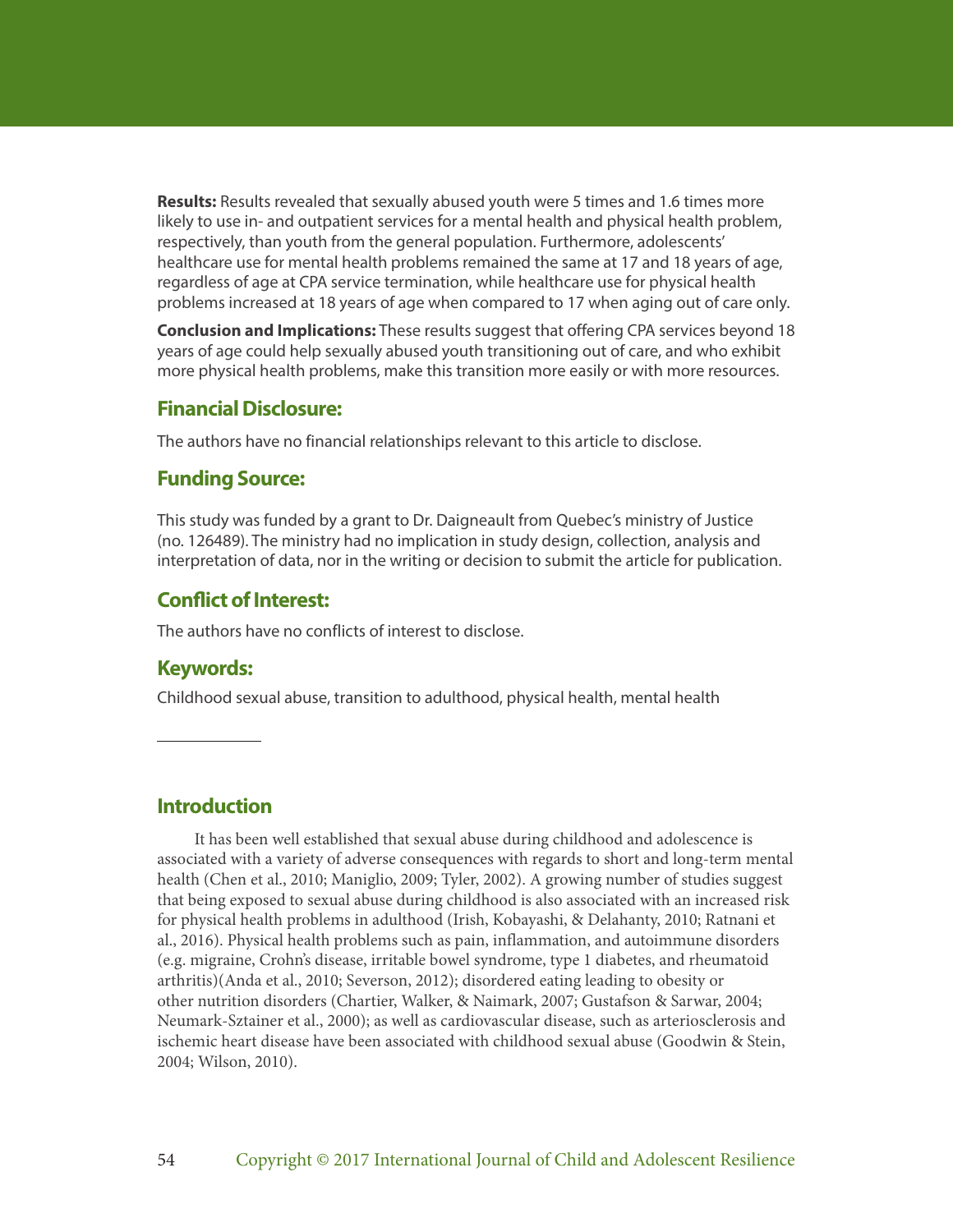Not all health problems of children who experienced sexual abuse manifest in adulthood. Youth in care have an increased risk of reporting a number of health problems up to ten-fold compared with those in care who did not experience childhood sexual abuse (Ratnani et al., 2016). For example, adolescent girls are up to six times more likely to report poor general health after being exposed to sexual or intimate partner violence than their non-exposed peers (Decker et al., 2014). While for male youth in particular, problematic placement trajectories are linked with childhood sexual abuse as these experiences increase the likelihood of out-of-home placement settings, placement instability, and placement in locked care facilities, and these outcomes have been linked with mental health and clinical problems in the period directly following aging out (Esposito et al., 2014, 2017; Hickey, McCrory, Farmer, & Vizard, 2008; Leathers & Testa, 2006). Children and youth involved in the justice system who report more general physical health problems, injuries, and hospitalizations are more likely to have increased exposure to partner violence, physical and sexual abuse during childhood (Odgers, Robins, & Russell, 2010). Compared to the general pediatric population, a prospective matched-cohort study has also revealed that sexually abused children and adolescents had an increased annual incidence rate of in- and outpatient consultations for physical and mental health problems that persisted up to five years after the abuse was reported to child protection agencies (CPA) (Daigneault, Vézina-Gagnon, Bourgeois, Esposito, & Hébert, 2017). This seems to indicate that abused children's physical as well as mental health problems persist into emerging adulthood, although this transition period has not been fully documented with regards to healthcare use and its correlates.

Youth aging out of care, i.e. those becoming adults while in care and ceasing to receive CPA services because they've reached the age of majority<sup>1</sup>, not because they no longer require services, often make this transition to autonomy without financial resources and little or no family support (Lee & Morgan, 2017; Lopez & Allen, 2007), which can put them at risk for unfavorable behavioral and health outcomes in young adulthood (Courtney Mark & Dworsky, 2006; Kang-Yi & Adams, 2017). Because young adults aging out of care often do so without the continued family support that non-served children have, this phase represents a difficult time generally described by out-of-home care alumni as one marked by anxiety, insecurity, loneliness, financial difficulty, un/underemployment, homelessness/housing insecurity, and other outcomes that have deleterious effects on health (Kang-Yi & Adams, 2017; Kovarikova, 2017; Mickleborough; Children's Aid Society; Office for the Provincial Advocate, 2016). Health services typically facilitated by CPA, such as mental and physical health specialists, therapeutic groups, one-on-one counseling, and other interventions may become remote to out of home care alumni as there may be less support for accessing these services on a regular basis. Indeed, alumni have noted that they often do not have the know-how for managing basic life skills because CPA agency workers do so much for them (Kovarikova, 2017; Mickleborough; Children's Aid Society; Office for the Provincial Advocate, 2016).

The existing literature indicates that aging out of care youth's healthcare needs may be

<sup>1</sup> For most Canadian children reciving CPA services, the age of 18 is the cut off point for eligibility for service. However this can vary across jurisidiction and agency on a case-by-case basis depending on the needs of served children and resources of the jurisdiction and agency.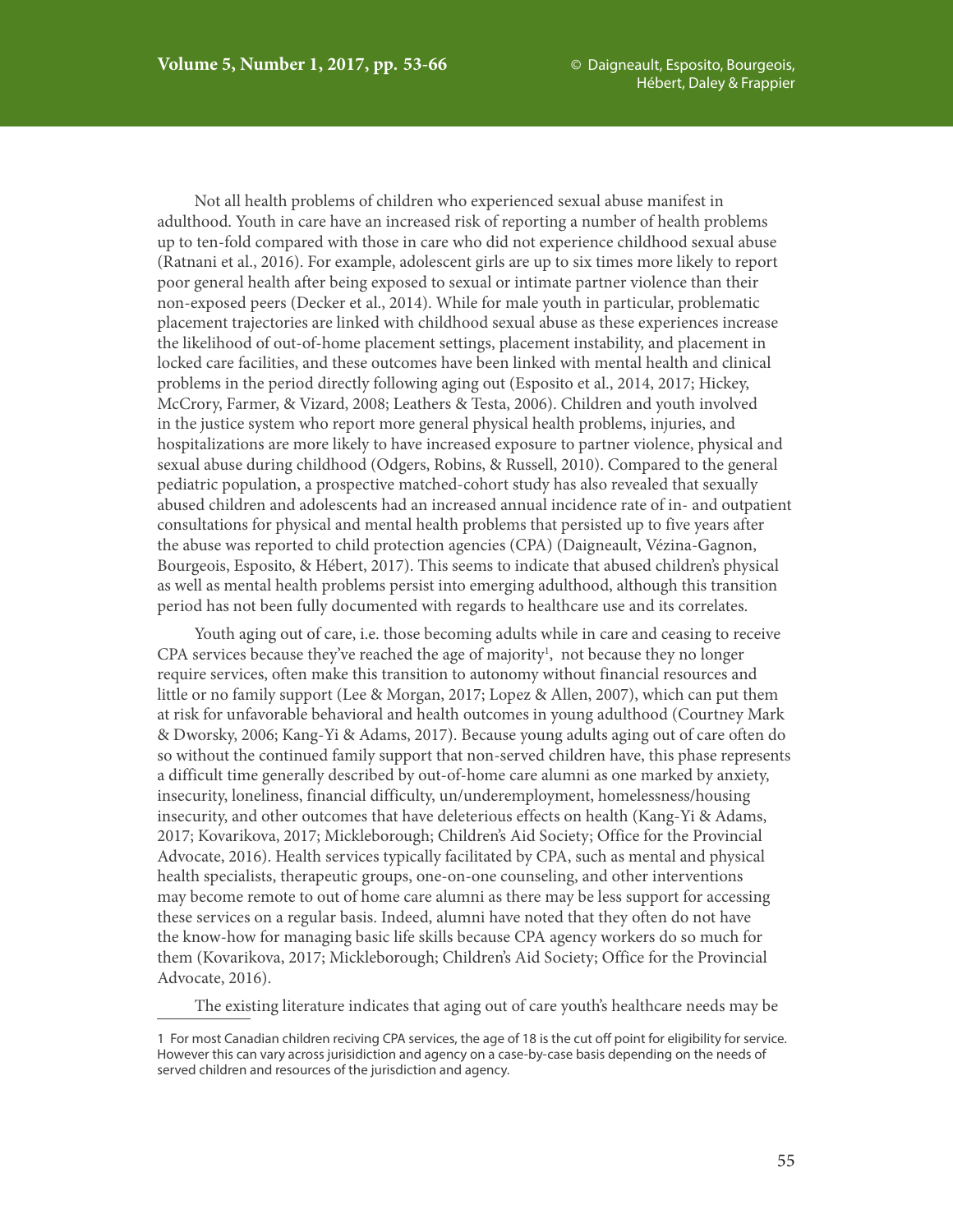increased during the transitioning phase towards adulthood. However, research results are inconclusive regarding whether transitioning youth have reduced access to healthcare or not (Ahrens, Garrison, & Courtney, 2014; Courtney Mark & Dworsky, 2006), while some results indicate that mental health service use declines (McMillen & Raghavan, 2008). Lack of health insurance has been suggested to explain why youth transitioning out of care do not receive the healthcare services they need (Council on Foster Care, Adoption and Kinship Care and Committee on Early Childhood, 2012) in some contexts, but other explanations for reduced access may be relevant in a Canadian context with universal healthcare.

### **Goals**

The goals of this study are to assess: (1) if the use of these services varies between 17 and 18 years of age, which is one year preceding and following the legal adulthood threshold of 18 years in the province, i.e. the age at which CPA services can no longer be offered; and, (2) whether the age at which youth cease to receive child protection services is associated with the frequency of services received for physical and mental health problems. Our hypothesis is that sexually abused youth will report more health problems than those from the general population at 17 and 18 years of age. However, because previous study results were inconclusive, no hypothesis is made regarding the second goal of the study.

# **Methods**

The ethics committee of the participating child protection agency (CPA), the first author's institutional review board and the provincial Commission for access to information issued an ethical certificate of conformity and granted authorization to obtain the data used in this prospective study using a matched-cohort design.

### **Procedures and participants**

Participants were selected in the context of a larger study documenting 17 years of healthcare use and physical and mental health diagnoses of 1764 children and adolescents (see 1 reference for more details on the larger study). Sexual abuse was defined as any gesture of a sexual nature, with or without physical contact, committed by an individual without consent from the person or, in some cases, particularly that of children, through emotional manipulation or blackmail (MSSS, 2001).

Recruitment procedures and inclusion criteria were as follows (See Figure 1). First, all children and adolescents with a substantiated report of sexual abuse between January 1st, 2001, and December 31st, 2010, in one large Canadian city's CPA were eligible and selected for the study. Second, identifying information (health insurance number, name, date of birth, etc.) from the CPA's databases for the 955 children who met the first criteria was matched with identifying information from administrative databases from the province's public health insurance agency based on a 100% identical deterministic data linkage strategy. That second criterion was met for 92% of the initial sample (n = 882/955) (see Daigneault, Vézina-Gagnon, et al., 2017 for a comparison of included and excluded participants). Their ages varied between less than 1 year and 17 years at the time of the sexual abuse report ( $M =$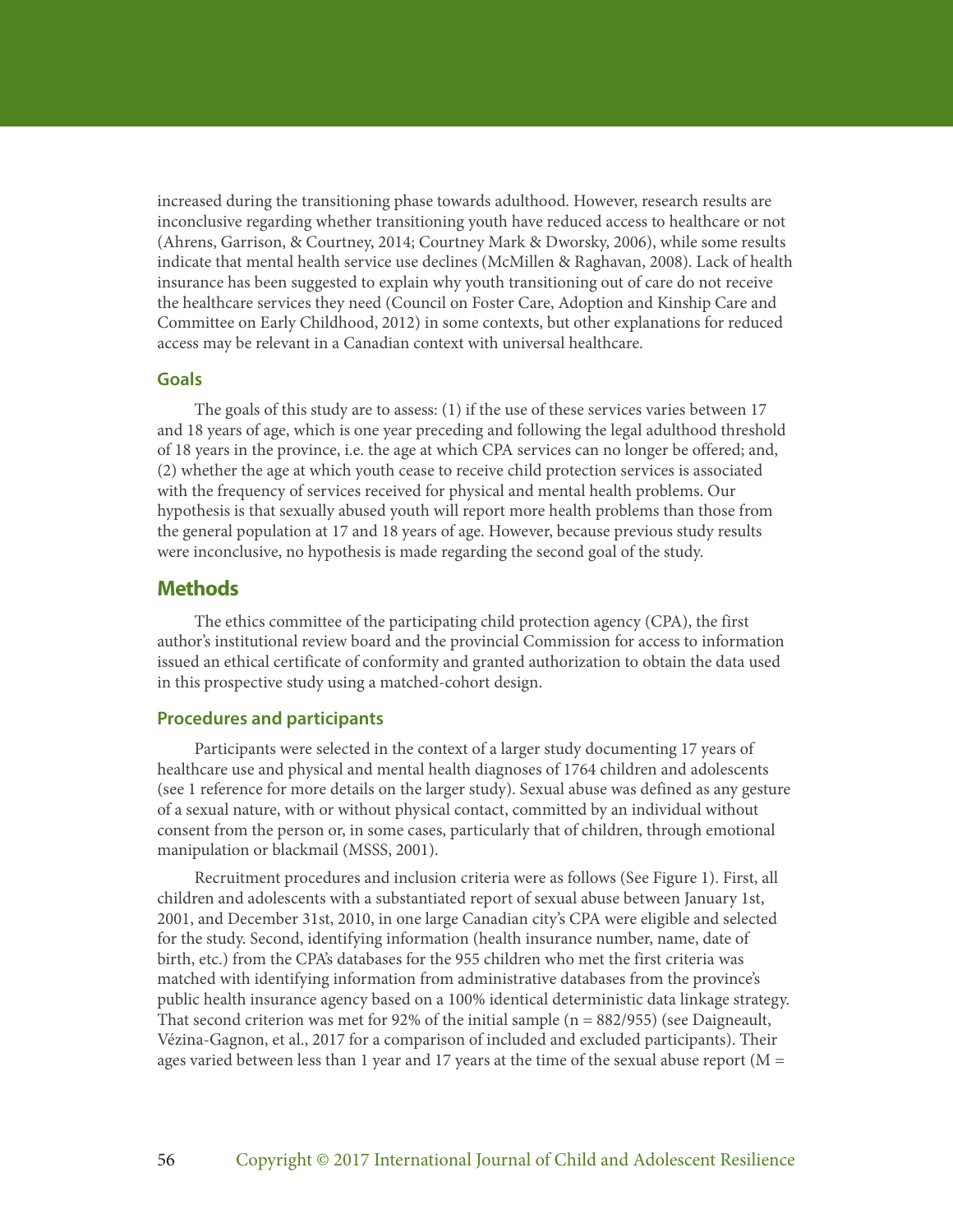

11.11, SD = 4.18). Because the current study focused on sexually abused youth aging out of care, a third criterion was applied to retain only participants who reached their 19th birthday before the end of the study's data extraction period or March 31, 2013, i.e., who were born before March 31, 1994.

Sexually abused males and females that met the third inclusion criteria ( $n = 481$ ; 55%) were compared to those who did not ( $n = 401$ ; 45%) on gender and CPA services received. Group comparisons reveal that excluded participants comprised more males than included participants (30% vs. 22%;  $\chi$ 2 = 7.51,  $p$  < .01), which is concordant with the fact that males entered the study younger than females did (Daigneault, Bourgeois, et al., 2017; Daigneault, Vézina-Gagnon, et al., 2017), i.e., fewer of them may have reached their 19th birthday before the end of the data extraction period. Furthermore, excluded participants started receiving CPA services at various age periods  $(2-5$  years old = 20%, 6-9 years old = 29%, 10-13 years  $old = 24\%$  and 14 years or older  $= 27\%$ ), whereas included participants started when they were older (2-5 years old = 0%, 6-9 years old = 3%, 10-13 years old = 19% and 14 years or older = 78%;  $\chi$ 2 = 290.2, p < .001), which was also expected due to the third inclusion criteria and time frame of the study. Excluded participants' security and development were more often deemed compromised and in need of CPA intervention (70%), compared to included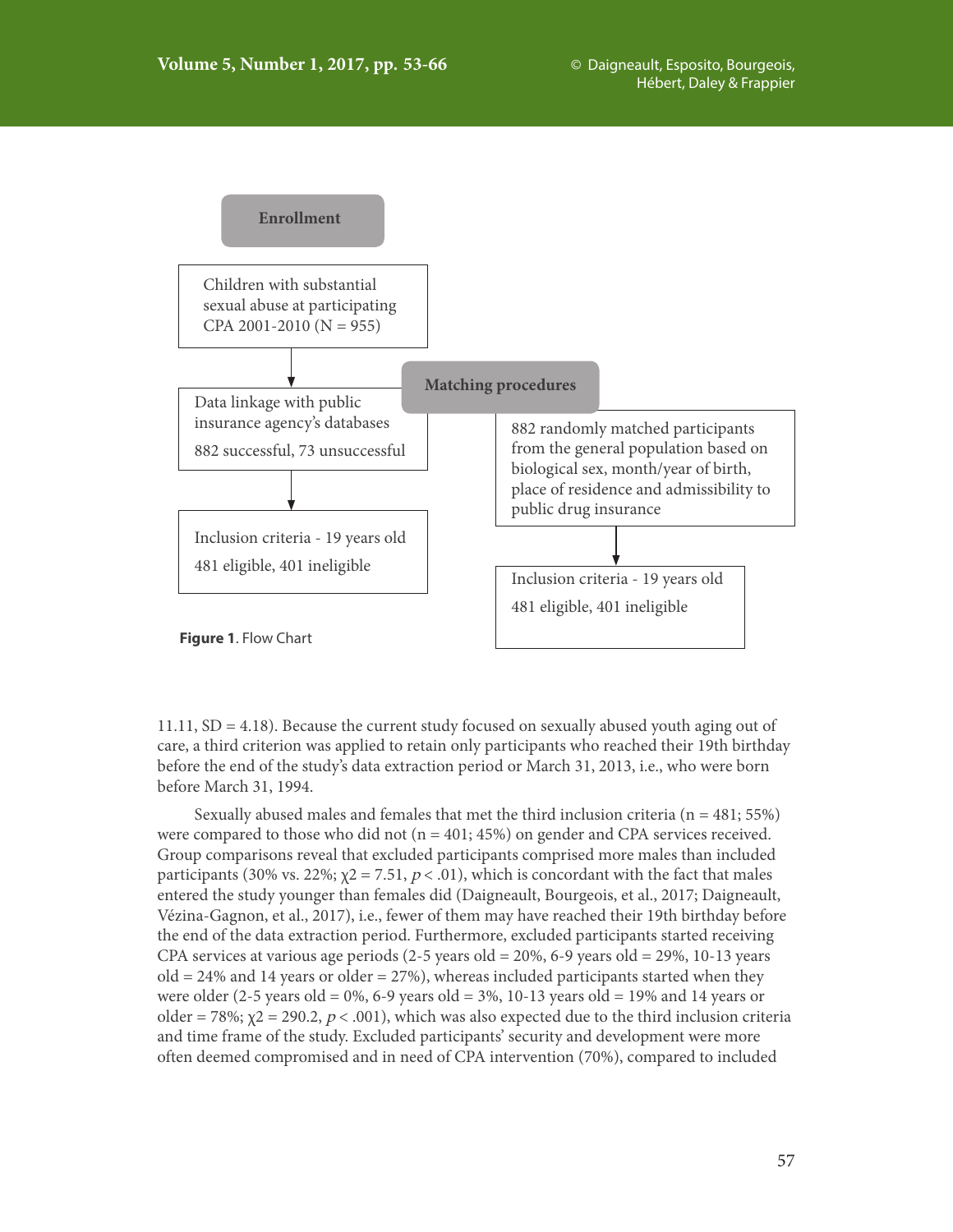participants (54%;  $\chi$ 2 = 22.17,  $p$  < .001). Also, fewer excluded participants were receiving services as young offenders (9%) or were placed in out-of-home care (20%) compared to included participants (22%;  $χ$ 2 = 26.18, p < .001 and 30%;  $χ$ 2 = 13.06, p < .001), respectively. Finally, the number of substantiated reports was similar for excluded  $(M = 3.05, SD = 2.64)$ and included participants ( $M = 3.18$ ,  $SD = 3.06$ ;  $t = -0.65$ ,  $p > .05$ ).

A control group was created using databases of the public health insurance agency covering all Canadian citizens residing in the province. Each abused child included in the study ( $n = 481$ ) was individually matched to another child ( $n = 481$ ) from the province's general population pool according to four criteria: (a) biological sex; (b) birth year and month; (c) place of residence at the time of the sexual abuse report; and (d) admissibility to the province's public drug insurance at the time of the sexual abuse report (proxy for socio-economic status). Each participant selected from the general population was matched only once to a participant from the sexually abused group. Furthermore, every child with a substantiated report of child sexual abuse selected in the study was excluded from the pool of children who were selected as matched controls. Therefore, children from the matched cohort did not have a substantiated report of sexual abuse between 2001 and 2010 at the same CPA. However, because not all sexual abuses are reported and substantiated, the absence of sexual abuse prior to or during the study could not be ascertained in the control group. For the main analyses, only the 481 matched participants that reached their 19th birthday during the study were retained to create the current study's control group.

#### **Independent Variables**

A sexual abuse report must follow a series of steps in order to be considered substantiated by the CPA. Once the report is retained for an evaluation, a social worker makes a clinical judgment regarding the level of corroboration of the sexual abuse. The sexual abuse report could be: 1) substantiated (sufficient evidence that sexual abuse has occurred), 2) suspected (suspicion of sexual abuse but insufficient evidence to substantiate the presence or absence of abuse), or 3) unsubstantiated (sufficient evidence to the absence of sexual abuse) (MSSS, 2016). For the current study, every child who had at least one substantiated report of sexual abuse between 2001 and 2010 at the participating CPA was selected. If there was more than one substantiated report during the study for a specific child, the first report was used to match a control participant according to criteria (c) and (d) described above. The study population is thus divided into two groups, i.e. those that have a substantiated report of childhood sexual abuse between 2001 and 2010 at the participating CPA and who reached their 19th birthday before the end of the study's data extraction period and those individually matched from the general population. These two groups represent the two levels of the independent variable used in analyses to test the first goal of the study.

Based on the age at which CPA service termination occurred for participants in the sexually abused group, two subgroups were created to test the third goal of the study. Sexually abused youth who were 17.51 years or more at CPA service termination were included in the aging out of care group ( $n = 106$ ; 22%), meaning that their services were terminated because they legally reached adulthood and could not receive CPA services anymore. The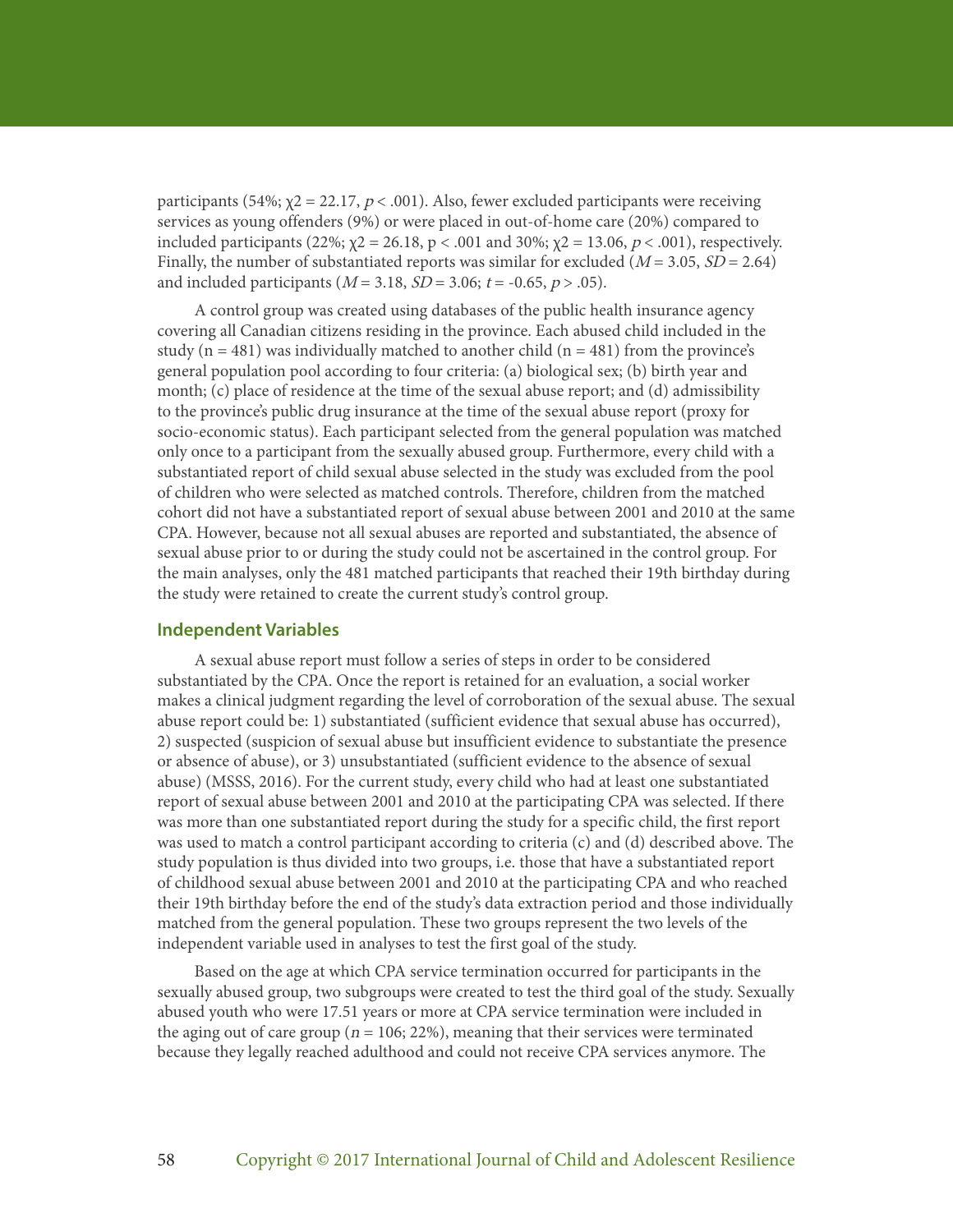second group, not aging out of care, comprised those who were 17.5 years and less when they ceased to receive services from CPA ( $n = 375$ ; 78%), indicating another reason for service termination, usually because CPA assessed their security and development were no longer compromised (e.g. improvement in the family situation, adoption). The average age at CPA service termination of those aging out of care was 18.38 ( $SD = 1.34$ ), and it was 15.11 ( $SD$  $= 2.00$ ) for those not aging out of care. These two groups represent the two levels of the independent variable used in analyses to test the second goal of the study.

### **Dependent Variables**

Administrative databases from the province's Ministry of Health (inpatient healthcare) and Health Insurance Agency (outpatient healthcare) were used to document healthcare use for physical and mental health problems of both groups. First, mental and behavioral disorders (category V, e.g.–) from the 10th revision (World Health Organization, 2011) of the International Classification of Diseases (ICD) were documented (except Mental Retardation codes F70 to F79 – see control variables) Two dependent variables were computed for mental health consultations using the total number of physical health disease diagnoses related to in/outpatient consultations for each participant at 17 and 18 years of age, i.e. between the 17th and 18th birthday and the 18th and 19th birthday, respectively. Each represents the total number of mental health consultations one year prior and one year after the legal age of adulthood (i.e. 18 years of age). Second, two other dependent variables were computed representing the total number of physical health diseases related consultations (the first fourteen ICD categories except V – Mental health; e.g. III diseases of the blood, XIII diseases of the musculoskeletal system and connective tissue) at 17 and 18 years of age, i.e. between the 17th and 18th birthday and the 18th and 19th birthday, respectively, for each participant.

# **Control Variables**

Because of their link with physical and mental health disorders, and sexual abuse, confounding variables were also controlled in the analyses (Euser, Alink, Tharner, IJzendoorn, & Bakermans-Kranenburg, 2015; Hussey, Chang, & Kotch, 2006). These are: material and social deprivation at the time of the first substantiated sexual abuse report (derived from the postal code) (Pampalon & Raymond, 2000); the ICD 10 categories; Mental retardation; Certain conditions originating from the perinatal period (e.g., low birth weight or premature birth, fetal acidosis, birth trauma); and, Congenital malformations and chromosomal abnormalities (e.g., Down syndrome, fetal alcohol syndrome).

#### **Analyses**

To determine whether participants from the sexually abused group had a more frequent in/outpatient healthcare use than those from the matched-control group at 17 and 18 years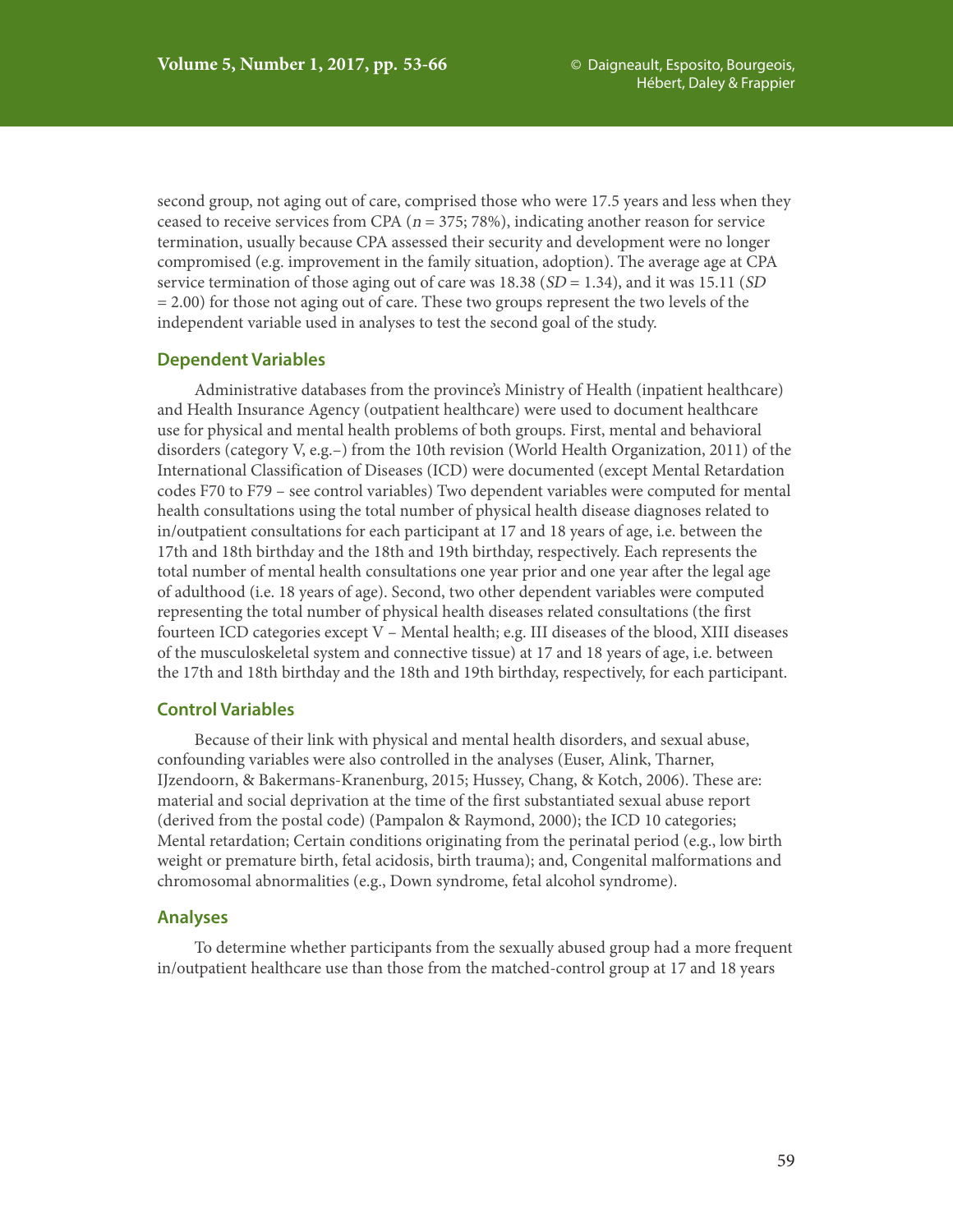of age, two conditional, negative, binomial general linear mixed models were used, which controlled for the confounding variables described above. An interaction term was also added to determine if groups differed over time (17 years vs. 18 years) in the frequency of their healthcare use. To determine whether, at 17 and 18 years of age, the frequency of in/ outpatient consultations for mental and physical health problems of sexually abused youth aging-out of care was different from those who did not age out, we performed two negative binomial general linear mixed models using the dichotomized age at CPA service cessation variable described above as an independent variable.

# **Results**

### **First Study Goal**

The results presented in Table 1 reveal that healthcare use for mental and physical health problems did not vary over time for the entire sample, which means that the frequency of in/outpatient consultations was similar at 17 and 18 years of age for all participants. Significant group effects indicated that in/outpatient consultations for mental and physical health problems of participants from the sexually abused group were 5.0 times and 1.6 times more frequent, respectively, than those of the general population group. The Time x Group interactions were not significant, indicating that time was similarly unrelated to the outcomes in both groups, or that sexually abused youth and those from the general population showed no increase in mental and physical healthcare use at 18 years of age (i.e. their first year of legally defined adulthood) when compared with 17 years.

for mental health problems for those aging-out of care when compared to those not aging out (Group effect: Wald  $χ$ 2 = 16.75,  $p$  < .05). However, the frequency of in/outpatient consultations for mental health problems did not change between 17 and 18 years (Time

**Table 1.** Results from Two Corrected Conditional, Inverse, Binomial GLMM Using Time, Group, and Time x Group Interaction to Predict In/Outpatient Consultations for Mental Health and Physical Health<sup>a</sup> (*n* = 962).

|              | <b>Mental Health</b>       |         |           |                | <b>Physical Health</b>     |         |           |                |
|--------------|----------------------------|---------|-----------|----------------|----------------------------|---------|-----------|----------------|
|              | <b>Coefficient</b><br>(SE) |         | <b>RR</b> | 95% CI         | <b>Coefficient</b><br>(SE) |         | <b>RR</b> | 95% CI         |
| <b>Time</b>  | 0.17(0.35)                 | 0.50    | 1.19      | $-0.51 - 0.84$ | 0.15(.10)                  | 1.45    | 1.16      | $-0.05 - 0.34$ |
| Group        | 1.74(.34)                  | $5.11*$ | 5.70      | $1.07 - 2.4$   | 0.46(0.11)                 | $4.04*$ | 1.58      | $0.24 - 0.62$  |
| Time x Group | $-0.09$ (.44)              | $-0.21$ | 0.91      | $-0.96 - 0.78$ | $-0.23$ $(.15)$            | $-1.56$ | 0.79      | $-0.51 - 0.06$ |

Abbreviations: SE, standard error; RR, relative risk; CI, confidence interval

<sup>a</sup> Controlling for material and social deprivation, mental retardation and congenital malformations.

# **Second Study Goal**

Among the subgroup of abused participants, average healthcare use for those aging out and those not aging out is described in Table 2. Results of the negative binomial general linear model analyses reveal that, on average, there was a slightly higher rate of consultations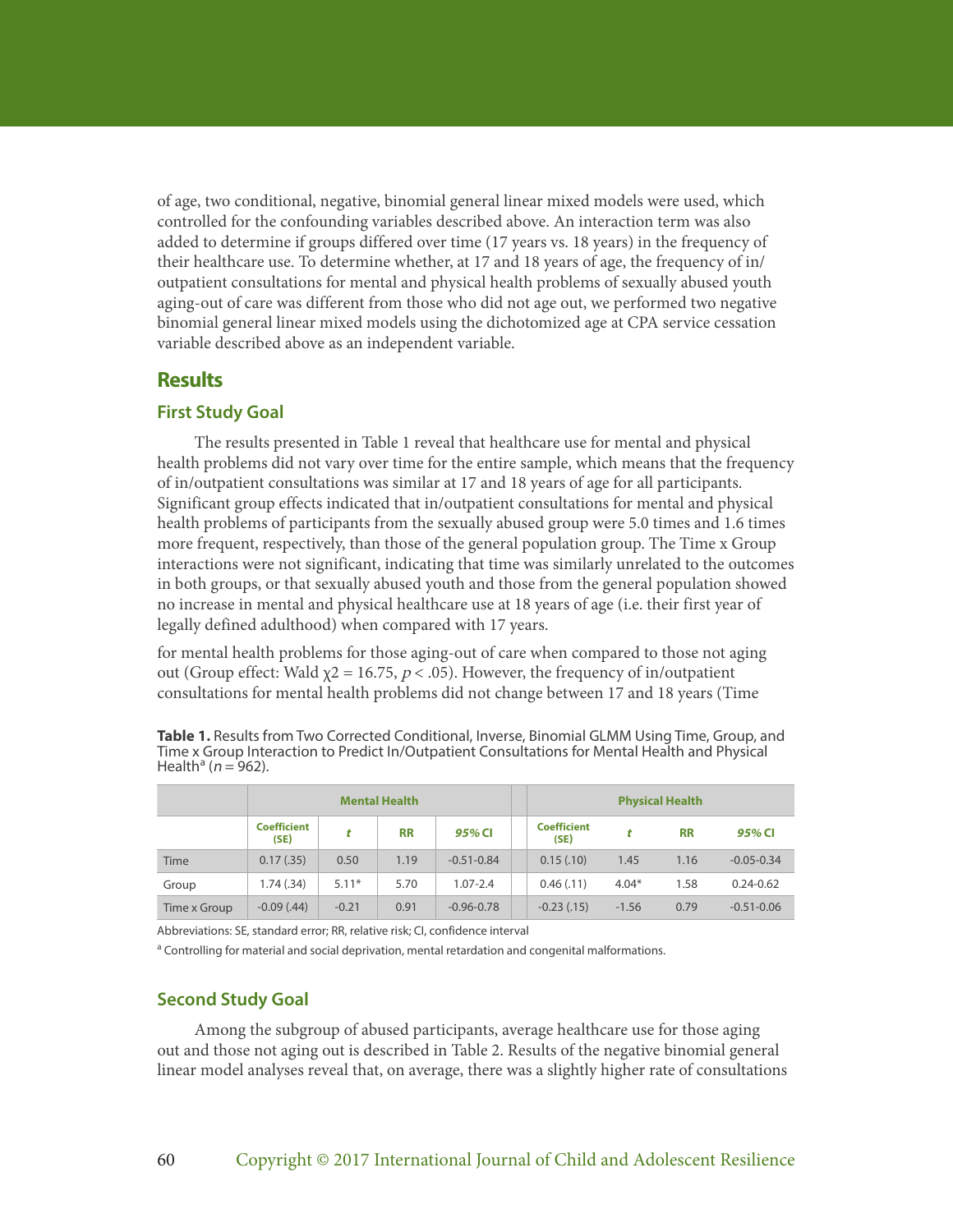|           |     | <b>Mental Health</b> |            | <b>Physical Health</b> |              |  |  |
|-----------|-----|----------------------|------------|------------------------|--------------|--|--|
|           |     | 17 years             | 18 years   | 17 years               | 18 years     |  |  |
| Aging out | n   | M(SD)                | M(SD)      | M(SD)                  | M(SD)        |  |  |
| Yes       | 106 | 1.51(3.73)           | 1.89(5.30) | 5.41(6.85)             | 8.63 (16.72) |  |  |
| <b>No</b> | 375 | 1.22(5.94)           | 1.04(5.51) | 5.27(7.46)             | 5.13(8.07)   |  |  |

**Table 2.** Average Number of Uncorrected In/Outpatient Consultations for Mental Health and Physical Health Problems at 17 and 18 Years of Age According to Whether Sexually Abused Participants Aged out of CPA Services or not ( $n = 481$ ).

Note. Aging-out: yes = CPA service termination at 17.51 or more, and no = CPA service termination at 17.50 or less

effect: Wald  $\chi$ 2 = 1.55, p > .05) and this was true for both groups (Time x Group interaction effect: Wald  $\chi$ 2 = 3.51,  $p$  > .05). Analyses for physical health problems reveal that there was also, on average, a higher rate of consultations for those aging-out of care (Group effect: Wald  $\chi$ 2 = 18,40, *p* < .05), that there was a slight increase in the frequency of in/outpatient consultations for physical health problems between 17 and 18 years (Time effect: Wald χ2  $= 9.17$ ,  $p < .05$ ) and that this change was not the same for those aging-out of care when compared to those who did not (Time x Group interaction effect: Wald  $\chi$ 2 = 8.07, *p* < .05). The average number of consultations per year and group presented in Table 4 indicates that youth aging out of care whose CPA services ceased on or close to their 18th birthday had an increased number of in/outpatient consultations for physical health problems between 17 and 18 years of age (average of 3.22 consultations more), while the rates were similar for those who did not age out of care.

# **Discussion**

The purpose of this study was twofold. First, to determine if the use healthcare services varied between the year preceding and following legal adulthood for sexually abused youth and those from the general population and second, whether CPA service termination at 18 was associated with changes in healthcare service use one year before and after legal adulthood. The results of the current study reveal that youth sexually abused during childhood or adolescence had more in/outpatient consultations than youth from the general population for physical and mental health problems at 17 and 18 years of age. However, in general, there was no difference in the frequency of in/outpatient healthcare consultations between 17 and 18 years of age.

For sexually abused youth aging out of care, there was an increase in the frequency of in/outpatient consultations for physical health problems between 17 and 18 years, compared to those still receiving CPA services. This increased health service use was not found for mental health problems, with frequency of service remaining similar at 17 and 18 years of age for both groups of CPA involved youth, regardless at the age when services ceased.

These results are consistent with those of other studies that suggest sexual abuse survivors are at higher risk for mental and physical health problems. A longitudinal study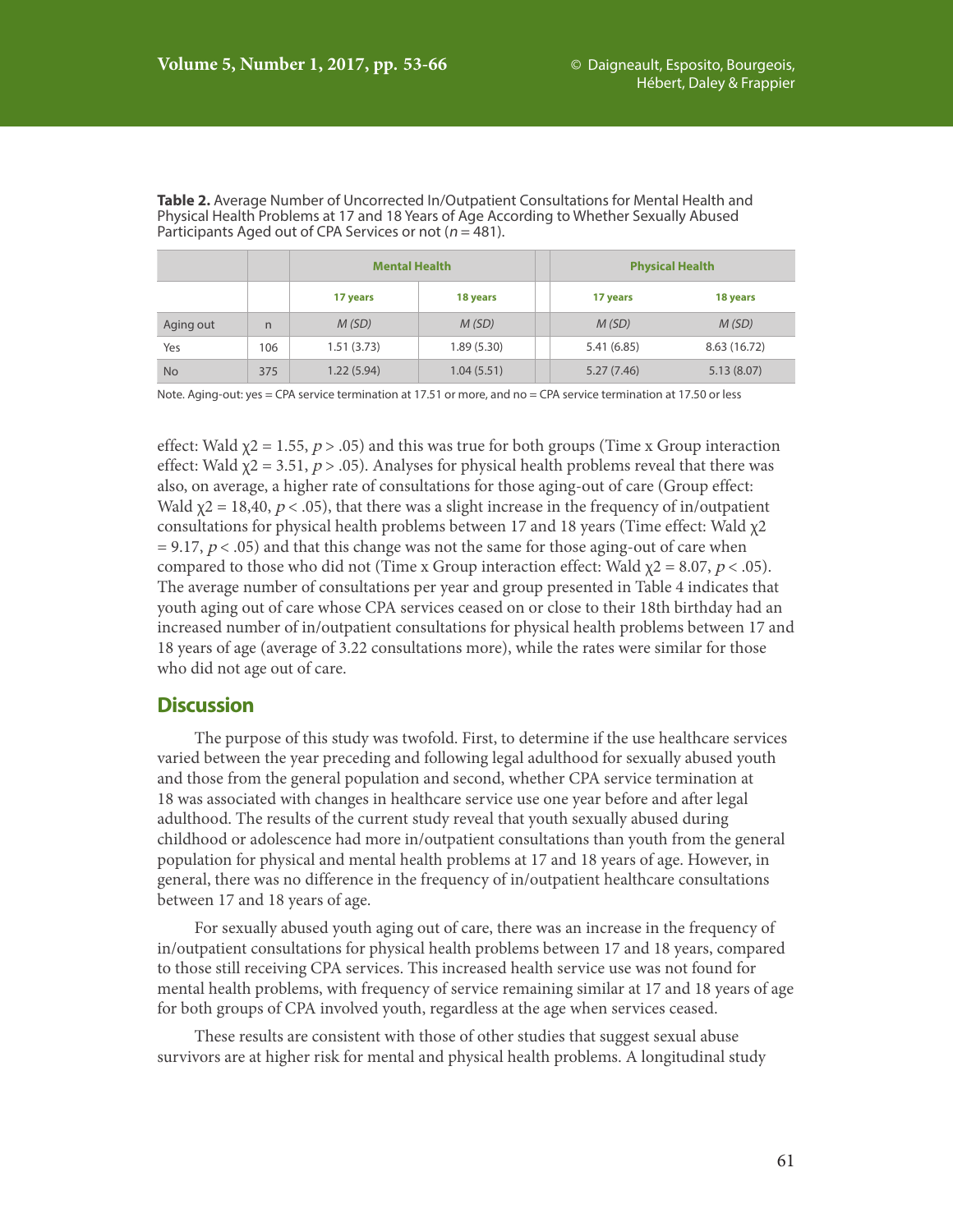spanning 30 years found that adults sexually abused in childhood had a higher frequency of visits to physicians over the lifespan (Fergusson, Boden, & Horwood, 2008). Others have found an increased outpatient service use in adult populations exposed to childhood sexual abuse for autoimmune and inflammatory diseases, chronic pain and pain disorders, as well as eating disorders, addictions and mental health services, when compared with non-exposed populations (Fergusson et al., 2008; Irish et al., 2010; Sachs-Ericsson, Blazer, Plant, & Arnow, 2005; Severson, 2012; Wilson, 2010).

The observed difference between abused youth aging out of care and not aging out of care with regard physical healthcare use is also similar to other studies indicating increased health problems following CPA service termination when aging out (Courtney Mark & Dworsky, 2006). This increase indicates that sexually abused youth transitioning out of care may be living in conditions which put their physical health at risk, such as homelessness and other high stress living situations (Courtney Mark & Dworsky, 2006; Yen, Hammond, & Kushel, 2009). It also underlines the fact that CPA services or some form of support may still be needed after 18 years for abused youth. It is important to assess the need for, and ensure, ongoing or transition services. For those under pediatric care, ongoing or transition pediatric healthcare services may also be necessary to prevent transitioning youth to simultaneously fall out of two systems of care and have no one familiar to turn to. The increase also indicates that physical healthcare remains accessible following CPA service termination in a context where healthcare coverage is free and universal, as it is throughout Canada. The fact that mental health service use has also remained stable over the adulthood transition period, regardless of whether or not CPA involved abused youth were aging out of care, may be an indication that services remain accessible. This may be contrary to previous results indicating reduced access to mental healthcare for aging out youth after reaching adulthood (McMillen & Raghavan, 2008) and may be due to the different medical insurance accessibility between the US and Canada. This study would need to be replicated in both these contexts.

This study's results should be interpreted in light of some limitations. The use of administrative data limits the studied variables to those collected by the CPA and public health agency, which precludes considering other intervening variables or outcomes such as perceived health (Brownell & Jutte, 2013). Also, information collected in administrative databases is subject to procedure changes and inconsistencies in data entry (Leach, Baksheev, & Powell, 2015). Participating youth may have experienced physical or mental health problems without consulting their physicians, which might underestimate the physical or mental health problems described in this study. Also, it is possible that some of the children and adolescents in the matched-cohort group were sexually abused but never disclosed it to anyone. However, this last bias tends to underestimate the differences between our two samples, which strengthens our results. The current study used very broad diagnostic categories, which precluded identifying specific physical health outcomes that could be the focus of prevention efforts. Finally, other co-occurring maltreatment may have been associated with the outcome variables but were not systematically assessed in both groups and could not be controlled for in analyses.

These limits are counterbalanced by a number of study strengths, namely the matched-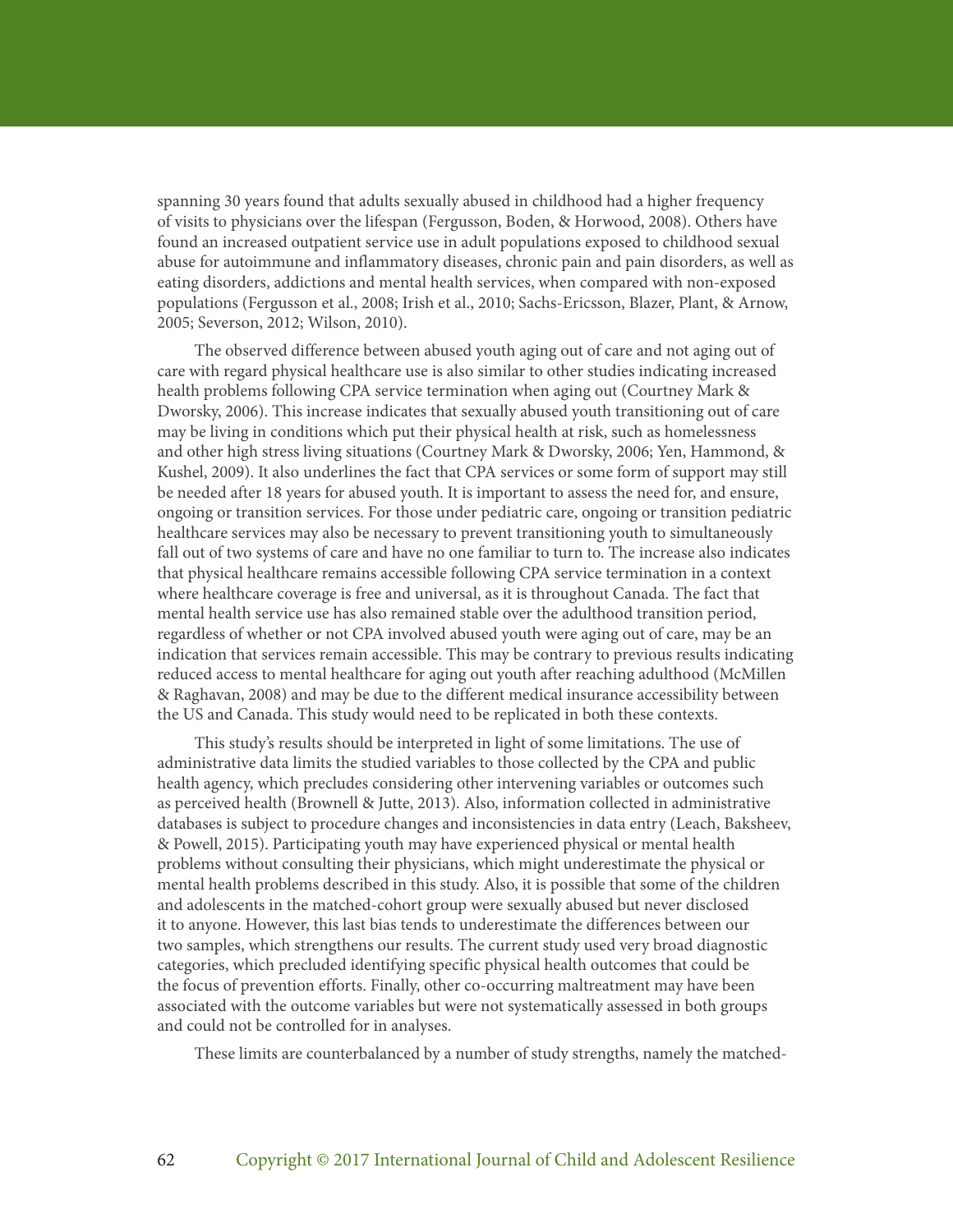cohort design using longitudinal administrative data. The use of de-identified administrative data is a reliable way to obtain information about sensitive issues, such as sexual abuse and health problems, while protecting the privacy of the participants (O'Donnell et al., 2010). It also allows for the constitution of larger samples and the prospective documentation of many variables over long periods of time, which helps understand the complex consequences of child maltreatment (Belsky, 1993; Brownell & Jutte, 2013). To our knowledge, this is the first study to prospectively assess the physical and mental health problems of sexually abused youth aging out of care.

Future studies should additionally assess whether the increased healthcare use for physical health problems observed in the current study is specifically associated with aging out of CPA or, more generally, with CPA service termination. This could be determined by assessing healthcare use pre- and post CPA termination at various ages at which CPA services cease and not solely at 18 years of age. Indeed, those not aging out of care may have had an increase in healthcare use at the time of CPA termination, at 15 years of age on average, rather than at 18 years. Further investigations should also ascertain mediators and moderators of the association between sexual abuse and healthcare use for physical and mental health issues, especially for youth aging out of care, such as healthcare insurance (Council on Foster Care, Adoption and Kinship Care and Committee on Early Childhood, 2012), gender, time receiving CPA services or other co-occurring child maltreatment. This could shed light on factors fostering youth's resilience through this transitioning period (Daining & DePanfilis, 2007) and indicate what type of transitioning services should be put in place when CPA services cease (Lee & Morgan, 2017).

# **Implications**

In conclusion, these results suggest that healthcare workers, involved with children and adolescents, especially those in charge of CPA, should assess for exposure to sexual abuse and other forms of maltreatment, not only when confronted with possible mental health problems but also recurring physical health conditions or complaints. Identifying sexual abuse victims could help prevent or decrease the impact of further mental or physical health problems. Results also indicate that continuation of CPA services beyond 18 years of age with a transitioning period may be beneficial, and that the physical health of abused youth aging out of care should be preventively assessed. Such results also call for prevention strategies against sexual abuse. Campaigns inviting and helping children and adolescents to disclose sexual abuse would also be beneficial in order to intervene earlier, foster resilience and decrease the negative consequences on their health.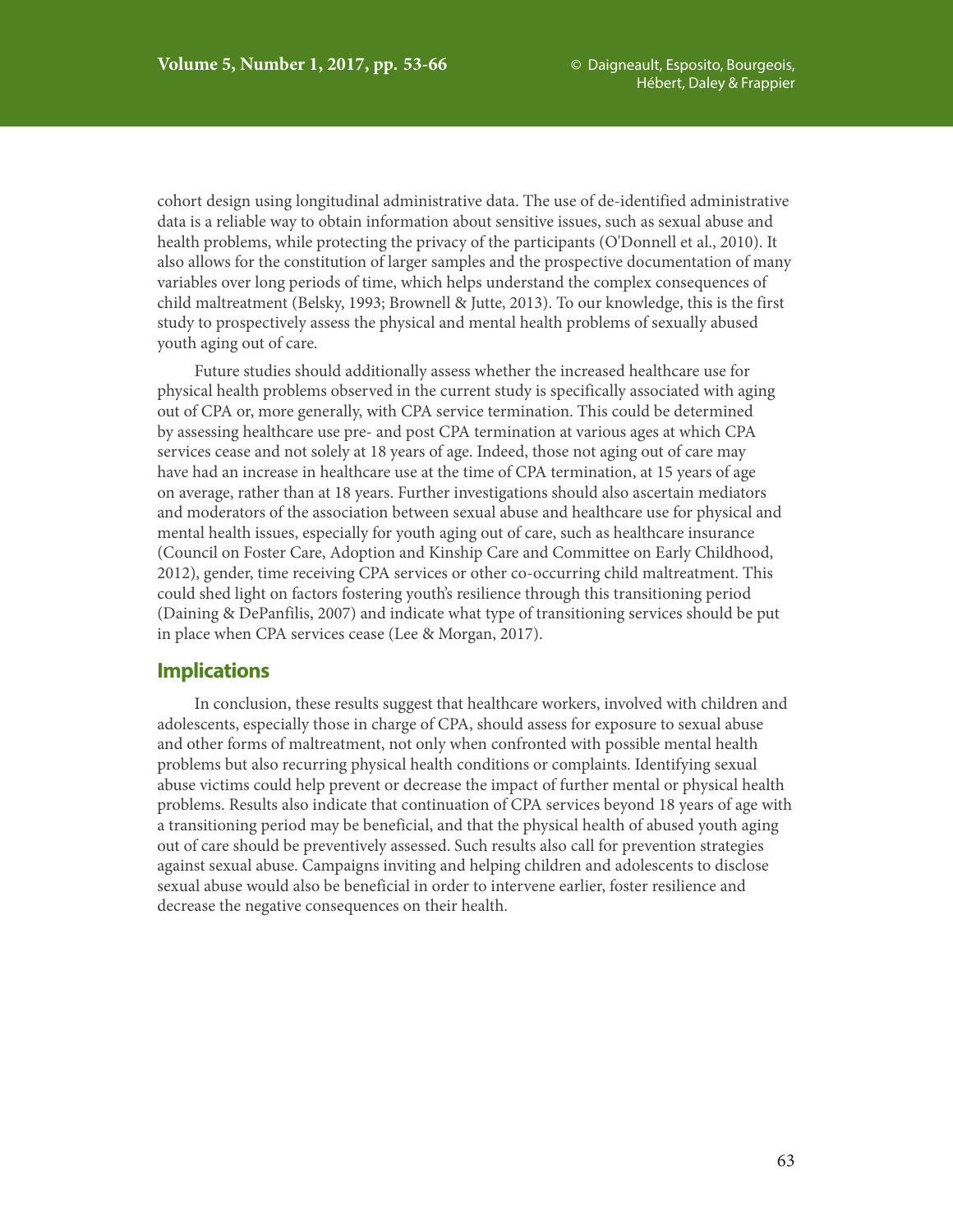# **References**

- Ahrens, K. R., Garrison, M. M., & Courtney, M. E. (2014). Health outcomes in young adults from foster care and economically diverse backgrounds. *Pediatrics, 134*(6), 1067-1074.
- Anda, R., Tietjen, G., Schulman, E., Felitti, V., & Croft, J. (2010). Adverse Childhood Experiences and Frequent Headaches in Adults. *Headache: the Journal of Head and Face Pain, 50*(9), 1473-1481.
- Belsky, J. (1993). Etiology of child maltreatment: A developmental-ecological analysis. *Psychological Bulletin, 114*(3), 413-434.
- Brownell, M. D., & Jutte, D. P. (2013). Administrative data linkage as a tool for child maltreatment research. *Child Abuse & Neglect, 37*(2), 120-124.
- Chartier, M. J., Walker, J. R., & Naimark, B. (2007). Childhood Abuse, Adult Health, and Health Care Utilization: Results from a Representative Community Sample. *American Journal of Epidemiology, 165* (9), 1031-1038.
- Chen, L. P., Murad, M. H., Paras, M. L., Colbenson, K. M., Sattler, A. L., Goranson, E. N., Elamin, M. B., Seime, R. J., Shinozaki, G., Prokop, L. J., & Zirakzadeh, A. (2010). Sexual abuse and lifetime diagnosis of psychiatric disorders: systematic review and meta-analysis. *Mayo Clinic Proceedings, 85*(7), 618-629. doi:10.4065/ mcp.2009.0583
- Council on Foster Care, Adoptio and Kinship Care and Committee on Early Childhood (2012). Health care of youth aging out of foster care. *Pediatrics, 130*(6), 1170-1173. doi:10.1542/peds.2012-2603
- Courtney Mark, E., & Dworsky, A. (2006). Early outcomes for young adults transitioning from out‐of‐home care in the USA. *Child & Family Social Work, 11*(3), 209-219. doi:10.1111/j.1365-2206.2006.00433.x
- Daigneault, I., Bourgeois, C., Vézina-Gagnon, P., Alie-Poirier, A., Dargan, S., Hébert, M., & Frappier, J.-Y. (2017). Physical and Mental Health of Sexually Abused Boys: a 5 Year Matched-Control and Cohort Study. *Journal of Child & Adolescent Trauma, 10*(1), 9-17. doi:10.1007/s40653-016-0120-1
- Daigneault, I., Vézina-Gagnon, P., Bourgeois, C., Esposito, T., & Hébert, M. (2017). Physical and mental health of children with substantiated sexual abuse: Gender comparisons from a matched-control cohort study. *Child Abuse & Neglect, 66*, 155-165. doi:http://doi.org/10.1016/j.chiabu.2017.02.038
- Daining, C., & DePanfilis, D. (2007). Resilience of youth in transition from out-of-home care to adulthood. *Children and Youth Services Review, 29*(9), 1158-1178.
- Decker, M. R., Peitzmeier, S., Olumide, A., Acharya, R., Ojengbede, O., Covarrubias, L., Gao, E., Cheng, Y., Delany-Moretlwe, S., & Brahmbhatt, H. (2014). Prevalence and health impact of intimate partner violence and non-partner sexual violence among female adolescents aged 15-19 years in vulnerable urban environments: A multi-country study. *Journal of Adolescent Health, 55*(6, Suppl), S58-S67. doi:http:// dx.doi.org/10.1016/j.jadohealth.2014.08.022
- Esposito, T., Trocme, N., Chabot, M., Collin-Vezina, D., Shlonsky, A., & Sinha, V. (2014). The stability of child protection placements in Quebec, Canada. *Children and Youth Services Review, 42*, 10-19.
- Esposito, T., Delaye, A., Chabot, M., Trocmé, N., Collin-Vézina, D., & Simpson, M. (2017). The placement trajectories of youth served by child protection for sexual abuse. *Journal of Child & Adolescent Trauma, 10*(1), 63-76.
- Euser, S., Alink, L. R., Tharner, A., IJzendoorn, M. H., & Bakermans-Kranenburg, M. J. (2015). The Prevalence of Child Sexual Abuse in Out‐of‐home Care: Increased Risk for Children with a Mild Intellectual Disability. *Journal of Applied Research in Intellectual Disabilities*. doi:10.1111/jar.12160
- Fergusson, D. M., Boden, J. M., & Horwood, L. (2008). Exposure to childhood sexual and physical abuse and adjustment in early adulthood. *Child Abuse & Neglect, 32*(6), 607-619. doi:http://dx.doi.org/10.1016/j. chiabu.2006.12.018
- Goodwin, R. D., & Stein, M. B. (2004). Association between childhood trauma and physical disorders among adults in the United States. *Psychological Medicine, 34*(3), 509-20.
- Gustafson, T. B., & Sarwer, D. B. (2004). Childhood sexual abuse and obesity. *Obesity Reviews, 5*, 129–135.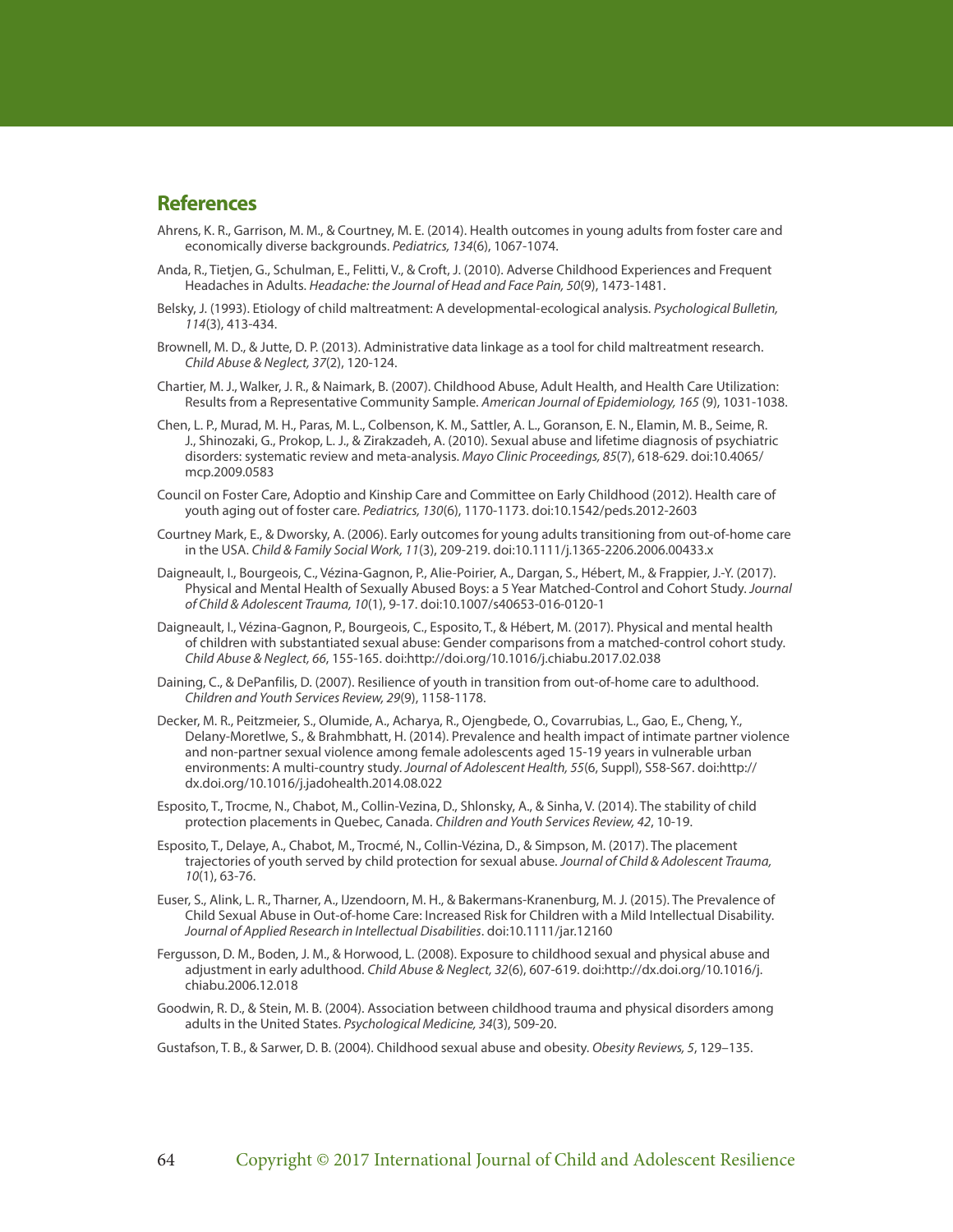- Hickey, N., McCrory, E., Farmer, E., & Vizard, E. (2008). Comparing the developmental and behavioural characteristics of female and male juveniles who present with sexually abusive behaviour. *Journal of Sexual Aggression, 14*(3), 241-252. doi:10.1080/13552600802389793
- Hussey, J. M., Chang, J. J., & Kotch, J. B. (2006). Child maltreatment in the United States: Prevalence, risk factors, and adolescent health consequences. *Pediatrics, 118*(3), 933-942.
- Irish, L., Kobayashi, I., & Delahanty, D. L. (2010). Long-term physical health consequences of childhood sexual abuse: a meta-analytic review. *Journal of Pediatric Psychology, 35*(5), 450-461.
- Kang-Yi, C. D., & Adams, D. R. (2017). Youth with behavioral health disorders aging out of foster care: A systematic review and implications for policy, research, and practice. *The journal of behavioral health services & research, 44*(1), 25-51.
- Kovarikova, Jane (2017). *Exploring youth outcomes after aging-out of care*. Toronto, ON: Office of the Provincial Advocate for Children and Youth. Retrieved from : https://www.provincialadvocate.on.ca/reports/ advocacy-reports/report-exploring-youth-outcomes.pdf
- Leach, C., Baksheev, G. N., & Powell, M. (2015). Child Sexual Abuse Research: Challenges of Case Tracking Through Administrative Databases. *Psychiatry, Psychology and Law*. doi:10.1080/13218719.2015.1019333
- Leathers, S. J., & Testa, M. F. (2006). Foster youth emancipating from care: caseworkers' reports on needs and services. *Child Welfare, 85*(3), 463-498.
- Lee, T., & Morgan, W. (2017). Transitioning to Adulthood from Foster Care. *Child Adolesc Psychiatr Clin N Am, 26*(2), 283-296. doi:10.1016/j.chc.2016.12.008
- Lopez, P., & Allen, P. J. (2007). Addressing the health needs of adolescents transitioning out of foster care. *Pediatric Nursing, 33*(4), 345-355.
- Maniglio, R. (2009). The impact of child sexual abuse on health: A systematic review of reviews. *Clinical Psychology Review, 29*(7), 647-657. doi:http://dx.doi.org/10.1016/j.cpr.2009.08.003
- McMillen, J. C., & Raghavan, R. (2008). Pediatric to Adult Mental Health Service Use of Young People Leaving the Foster Care System. *Journal of Adolescent Health, 44*(1), 7-13. doi:10.1016/j.jadohealth.2008.04.015
- Mickleborough, L. ; Children's Aid Foundation; The Office of the Provincial Advocate for Children and Youth (2016). *The Bus Ride Home Project: Developing Supports for Ontario's child welfare change-makers in and from care*. Children's Aid Foundation; Provincial Advocate for Children and Youth. Retrieved from: http:// www.cafdn.org/thebuzz/wp-content/uploads/sites/5/2013/12/The-Bus-Ride-Home-Project\_FINAL\_Low-Res\_Online.pdf
- Ministère de la santé et des services sociaux (MSSS). (2001). Orientations gouvernementales en matière d'agression sexuelle. Québec: Gourvernement du Québec Retrieved from publications.msss.gouv.qc.ca/ acrobat/f/documentation/2000/00-807-1.pdf.
- Ministère de la santé et des services sociaux (MSSS) (2016). *Filing a report to the DYP is already protecting a child: When and how to file a report?* Québec, Canada: La Direction des communications du ministère de la Santé et des Services sociaux du Québec.
- Neumark-Sztainer, D., Story, M., Hannan, P. J., Beuhring, T., & Resnick, M. D. (2000). Disordered eating among adolescents: Associations with sexual/physical abuse and other familial/psychosocial factors. *International Journal of Eating Disorders, 28*(3), 249-258.
- O'Donnell, M., Nassar, N., Leonard, H., Jacoby, P., Mathews, R., Patterson, Y., & Stanley, F. (2010). Rates and types of hospitalisations for children who have subsequent contact with the child protection system: a population based case-control study. *Journal of Epidemiology and Community Health, 64*, 784-788.
- Odgers, C. L., Robins, S. J., & Russell, M. A. (2010). Morbidity and mortality risk among the "forgotten few": Why are girls in the justice system in such poor health? *Law and Human Behavior, 34*(6), 429-444. doi:http:// dx.doi.org/10.1007/s10979-009-9199-3
- Pampalon, R., & Raymond, G. (2000). A deprivation index for health and welfare planning in Quebec. *Chronic Diseases in Canada, 21*(3), 104-113.